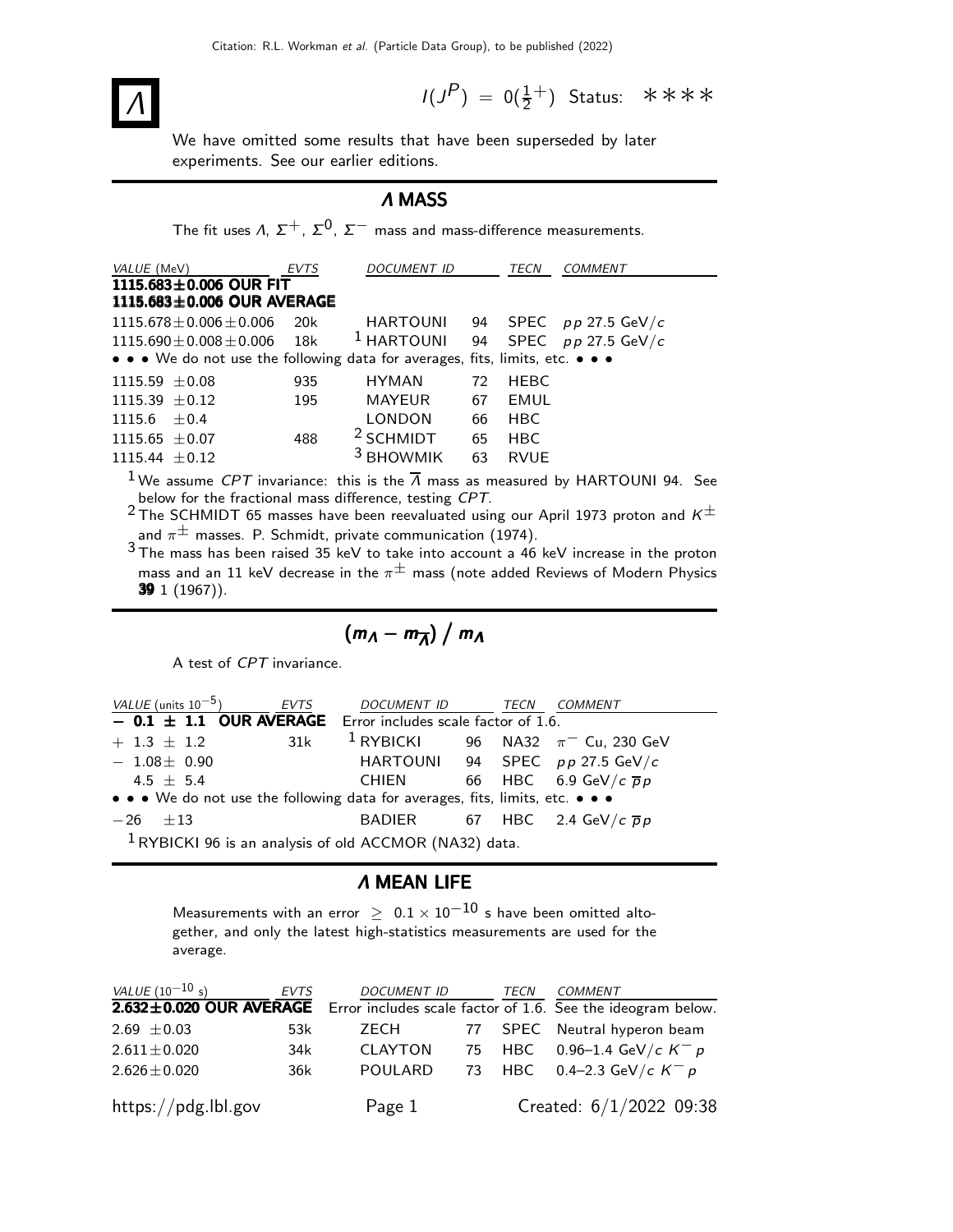• • • We do not use the following data for averages, fits, limits, etc. • • •

| $2.69 \pm 0.05$           | 6582 | <b>ALTHOFF</b>  |    |             | 73B OSPK $\pi^+ n \to \Lambda K^+$ |
|---------------------------|------|-----------------|----|-------------|------------------------------------|
| 2.54 $\pm$ 0.04           | 4572 | <b>BALTAY</b>   |    |             | 71B HBC $K^- p$ at rest            |
| $2.535 \pm 0.035$         | 8342 | <b>GRIMM</b>    | 68 | <b>HBC</b>  |                                    |
| 2.47 $\pm$ 0.08           | 2600 | <b>HEPP</b>     | 68 | <b>HBC</b>  |                                    |
| 2.35 $\pm 0.09$           | 916  | <b>BURAN</b>    | 66 | <b>HLBC</b> |                                    |
| $2.452 + 0.056$<br>-0.054 | 2213 | ENGELMANN 66    |    | <b>HBC</b>  |                                    |
| 2.59 $\pm 0.09$           | 794  | <b>HUBBARD</b>  | 64 | <b>HBC</b>  |                                    |
| 2.59 $\pm$ 0.07           | 1378 | <b>SCHWARTZ</b> | 64 | <b>HBC</b>  |                                    |
| 2.36 $\pm 0.06$           | 2239 | <b>BLOCK</b>    | 63 | <b>HEBC</b> |                                    |
|                           |      |                 |    |             |                                    |



$$
(\tau_A - \tau_{\overline{A}})/\tau_A
$$

A test of CPT invariance.

| <i>VALUE</i>                    | <b>DOCUMENT ID</b> | <i>TECN</i> | COMMENT                                     |
|---------------------------------|--------------------|-------------|---------------------------------------------|
| $-0.001 \pm 0.009$ OUR AVERAGE  |                    |             |                                             |
| $-0.0018 \pm 0.0066 \pm 0.0056$ | <b>BARNES</b>      |             | 96 CNTR LEAR $\overline{p}p \rightarrow AA$ |
| $0.044 + 0.085$                 | <b>BADIER</b>      |             | 67 HBC 2.4 GeV/ $c\bar{p}p$                 |

# Λ MAGNETIC MOMENT

See the "Quark Model" review. Measurements with an error  $\geq 0.15 \ \mu_N$ have been omitted.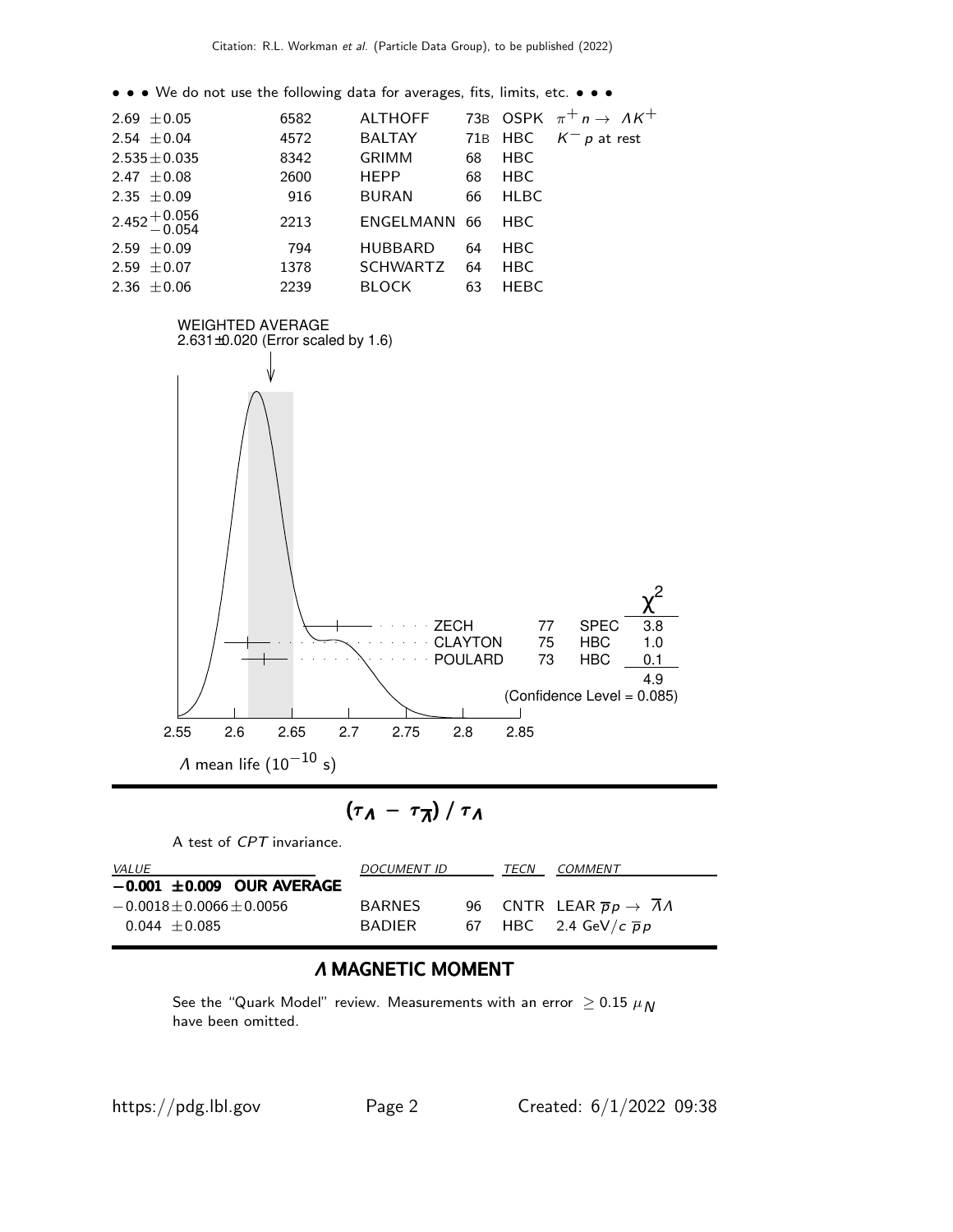| VALUE $(\mu_N)$      | <b>EVTS</b>                    | DOCUMENT ID                      |     | TECN        | COMMENT |
|----------------------|--------------------------------|----------------------------------|-----|-------------|---------|
|                      | $-0.613 \pm 0.004$ OUR AVERAGE |                                  |     |             |         |
| $-0.606 \pm 0.015$   | 200k                           | COX.                             | 81. | SPFC.       |         |
| $-0.6138 \pm 0.0047$ | 3M                             | SCHACHIN                         | -78 | SPFC        |         |
| $-0.59 \pm 0.07$     | 350k                           | HELLER                           | 77  | SPFC.       |         |
| $-0.57 \pm 0.05$     | 1.2M                           | <b>BUNCE</b>                     | 76  | <b>SPFC</b> |         |
| $-0.66 \pm 0.07$     | 1300                           | DAHL-JENSEN 71 EMUL 200 kG field |     |             |         |

### Λ ELECTRIC DIPOLE MOMENT

A nonzero value is forbidden by both  $T$  invariance and  $P$  invariance.

| VALUE $(10^{-16}$ ecm)                                                                                                                            | $CL\%$ | <b>DOCUMENT ID</b>           |      | TECN |
|---------------------------------------------------------------------------------------------------------------------------------------------------|--------|------------------------------|------|------|
| < 1.5                                                                                                                                             | 95     | <sup>1</sup> PONDROM 81 SPEC |      |      |
| • • • We do not use the following data for averages, fits, limits, etc. • • •                                                                     |        |                              |      |      |
| ${<}100$                                                                                                                                          | 95     | <sup>2</sup> BARONI          | 71   | EMUL |
| $<$ 500                                                                                                                                           | 95.    | <b>GIBSON</b>                | - 66 | EMUL |
| <sup>1</sup> PONDROM 81 measures $(-3.0 \pm 7.4) \times 10^{-17}$ e-cm.<br><sup>2</sup> BARONI 71 measures $(-5.9 \pm 2.9) \times 10^{-15}$ e-cm. |        |                              |      |      |

# Λ DECAY MODES

|                                                                                  | Mode                                                                                                              |      | Fraction $(\Gamma_i/\Gamma)$                                  |                                                                                                                                            | Confidence level |     |
|----------------------------------------------------------------------------------|-------------------------------------------------------------------------------------------------------------------|------|---------------------------------------------------------------|--------------------------------------------------------------------------------------------------------------------------------------------|------------------|-----|
| $\Gamma_1$<br>$\Gamma_2$<br>$\Gamma_3$<br>$\Gamma_4$<br>$\Gamma_5$<br>$\Gamma_6$ | $p\pi^-$<br>$n\pi^0$<br>$n\gamma$<br>$p\pi^-\gamma$<br>$pe^{-\overline{\nu}_e}$<br>$p\mu^{-}\overline{\nu}_{\mu}$ |      | $(63.9 \pm 0.5)$ %<br>$(35.8 \pm 0.5)$ %<br>$\lceil a \rceil$ | $(1.75 \pm 0.15) \times 10^{-3}$<br>$(8.4 \pm 1.4) \times 10^{-4}$<br>$(8.32 \pm 0.14) \times 10^{-4}$<br>$(1.57 \pm 0.35) \times 10^{-4}$ |                  |     |
|                                                                                  | Lepton $(L)$ and/or Baryon $(B)$ number violating decay modes                                                     |      |                                                               |                                                                                                                                            |                  |     |
| $\Gamma_7$                                                                       | $\pi^+e^-$                                                                                                        | L, B | < 6                                                           | $\times$ 10 <sup>-7</sup>                                                                                                                  |                  | 90% |
| $\Gamma_8$                                                                       | $\pi^+ \mu^-$                                                                                                     | L,B  | < 6                                                           | $\times$ 10 <sup>-7</sup>                                                                                                                  |                  | 90% |
| $\Gamma_{\mathsf{Q}}$                                                            | $\pi^-e^+$                                                                                                        | L, B | $\overline{4}$<br>$\lt$                                       | $\times$ 10 <sup>-7</sup>                                                                                                                  |                  | 90% |
|                                                                                  | $\Gamma_{10}$ $\pi^{-}$ $\mu^{+}$                                                                                 | L, B | < 6                                                           | $\times$ 10 <sup>-7</sup>                                                                                                                  |                  | 90% |
|                                                                                  | $\Gamma_{11}$ $K^+e^-$                                                                                            | L, B | $\langle$ 2                                                   | $\times$ 10 <sup>-6</sup>                                                                                                                  |                  | 90% |
|                                                                                  | $\Gamma_{12}$ $K^+ \mu^-$                                                                                         | L, B | < 3                                                           | $\times$ 10 <sup>-6</sup>                                                                                                                  |                  | 90% |
|                                                                                  | $\Gamma_{13}$ $K^-e^+$                                                                                            | L, B | $\langle$ 2                                                   | $\times$ 10 <sup>-6</sup>                                                                                                                  |                  | 90% |
|                                                                                  | $\Gamma_{14}$ $K^ \mu^+$                                                                                          | L, B | < 3                                                           | $\times$ 10 $^{-6}$                                                                                                                        |                  | 90% |
|                                                                                  | $\Gamma_{15}$ $K_S^0 \nu$                                                                                         | L, B | $\langle$ 2                                                   | $\times$ 10 $^{-5}$                                                                                                                        |                  | 90% |
| $\Gamma_{16}$                                                                    | $\overline{p}\pi^+$                                                                                               | B    | 9<br>$\lt$                                                    | $\times$ 10 <sup>-7</sup>                                                                                                                  |                  | 90% |

[a] See the Listings below for the pion momentum range used in this measurement.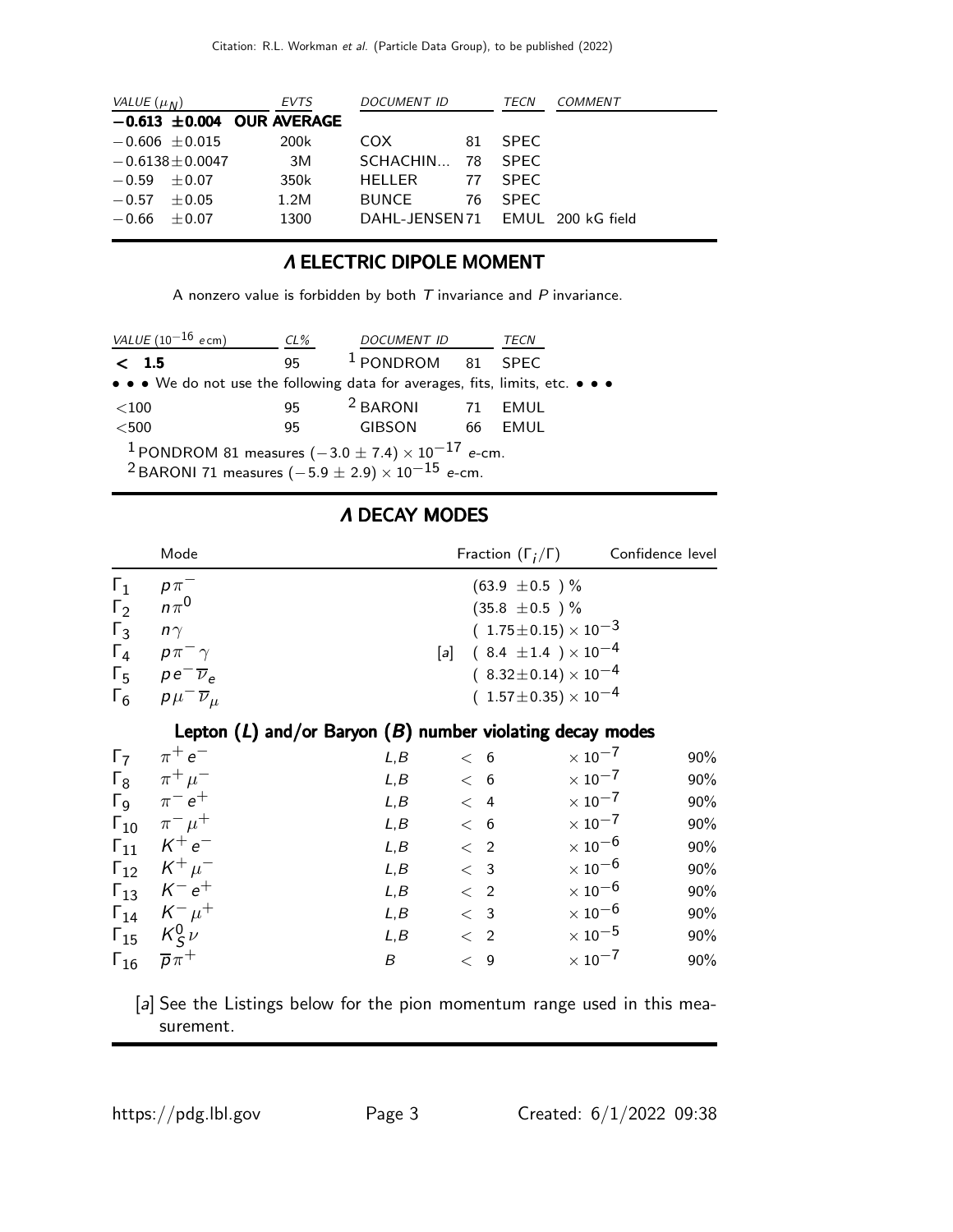#### CONSTRAINED FIT INFORMATION

An overall fit to 5 branching ratios uses 20 measurements and one constraint to determine 5 parameters. The overall fit has a  $\chi^2 =$ 10.5 for 16 degrees of freedom.

The following off-diagonal array elements are the correlation coefficients  $\left<\delta x_i\delta x_j\right>$ / $(\delta x_i\cdot\delta x_j)$ , in percent, from the fit to the branching fractions,  $x_i$   $\;\equiv$  $\Gamma_i/\Gamma_{\rm total}$ . The fit constrains the  $x_i$  whose labels appear in this array to sum to one.

| $x_2$   | $-100$ |       |       |         |
|---------|--------|-------|-------|---------|
| $x_3$   | -2     |       |       |         |
| $x_{5}$ | 46     | 46    | - 1   |         |
| $x_6$   | 0      | 0     | 0     | ი       |
|         | $x_1$  | $x_2$ | $X_3$ | $x_{5}$ |

#### Λ BRANCHING RATIOS

| $\Gamma(p\pi^-)/\Gamma(N\pi)$                                                                                                        |             |                    |                 |             | $\Gamma_1/(\Gamma_1+\Gamma_2)$ |
|--------------------------------------------------------------------------------------------------------------------------------------|-------------|--------------------|-----------------|-------------|--------------------------------|
| <b>VALUE</b>                                                                                                                         | <b>EVTS</b> | <b>DOCUMENT ID</b> |                 | <b>TECN</b> | <b>COMMENT</b>                 |
| $0.641 \pm 0.005$ OUR FIT                                                                                                            |             |                    |                 |             |                                |
| $0.640 \pm 0.005$ OUR AVERAGE                                                                                                        |             |                    |                 |             |                                |
| $0.646 \pm 0.008$                                                                                                                    | 4572        | <b>BALTAY</b>      | 71B             | HBC         | $K^- p$ at rest                |
| $0.635 \pm 0.007$                                                                                                                    | 6736        | <b>DOYLE</b>       | 69              | <b>HBC</b>  | $\pi^- p \to \Lambda K^0$      |
| $0.643 \pm 0.016$                                                                                                                    | 903         | <b>HUMPHREY</b>    | 62              | <b>HBC</b>  |                                |
| $0.624 \pm 0.030$                                                                                                                    |             | <b>CRAWFORD</b>    | 59 <sub>B</sub> | <b>HBC</b>  | $\pi^- p \to \Lambda K^0$      |
| $\Gamma(n\pi^0)/\Gamma(N\pi)$                                                                                                        |             |                    |                 |             | $\Gamma_2/(\Gamma_1+\Gamma_2)$ |
| VALUE                                                                                                                                | EVTS        | <b>DOCUMENT ID</b> |                 | TECN        |                                |
| $0.359 \pm 0.005$ OUR FIT                                                                                                            |             |                    |                 |             |                                |
| $0.310 \pm 0.028$ OUR AVERAGE                                                                                                        |             |                    |                 |             |                                |
| $0.35 \pm 0.05$                                                                                                                      |             | <b>BROWN</b>       | 63              | <b>HLBC</b> |                                |
| $0.291 \pm 0.034$                                                                                                                    | 75          | <b>CHRETIEN</b>    | 63              | <b>HLBC</b> |                                |
| $\Gamma(n\gamma)/\Gamma_{\rm total}$                                                                                                 |             |                    |                 |             | $\Gamma_3/\Gamma$              |
| VALUE (units $10^{-3}$ )                                                                                                             | EVTS        | <b>DOCUMENT ID</b> |                 | <b>TECN</b> | <b>COMMENT</b>                 |
| $1.75 \pm 0.15$ OUR FIT                                                                                                              |             |                    |                 |             |                                |
| $1.75 \pm 0.15$                                                                                                                      | 1816        | LARSON             | 93              |             | SPEC $K^- p$ at rest           |
| $\bullet\,\bullet\,\bullet\,$ We do not use the following data for averages, fits, limits, etc. $\bullet\,\bullet\,\bullet\,\bullet$ |             |                    |                 |             |                                |
| $1.78 \pm 0.24 \pm 0.14$                                                                                                             | 287         | <b>NOBLE</b>       | 92              |             | SPEC See LARSON 93             |
| $\Gamma(n\gamma)/\Gamma(n\pi^0)$                                                                                                     |             |                    |                 |             | $\Gamma_3/\Gamma_2$            |
| VALUE (units $10^{-3}$ )                                                                                                             | EVTS        | <b>DOCUMENT ID</b> |                 | <b>TECN</b> | COMMENT                        |
| • • • We do not use the following data for averages, fits, limits, etc. • • •                                                        |             |                    |                 |             |                                |
| $2.86 \pm 0.74 \pm 0.57$                                                                                                             | 24          | <b>BIAGI</b>       | 86              |             | SPEC SPS hyperon beam          |
|                                                                                                                                      |             |                    |                 |             |                                |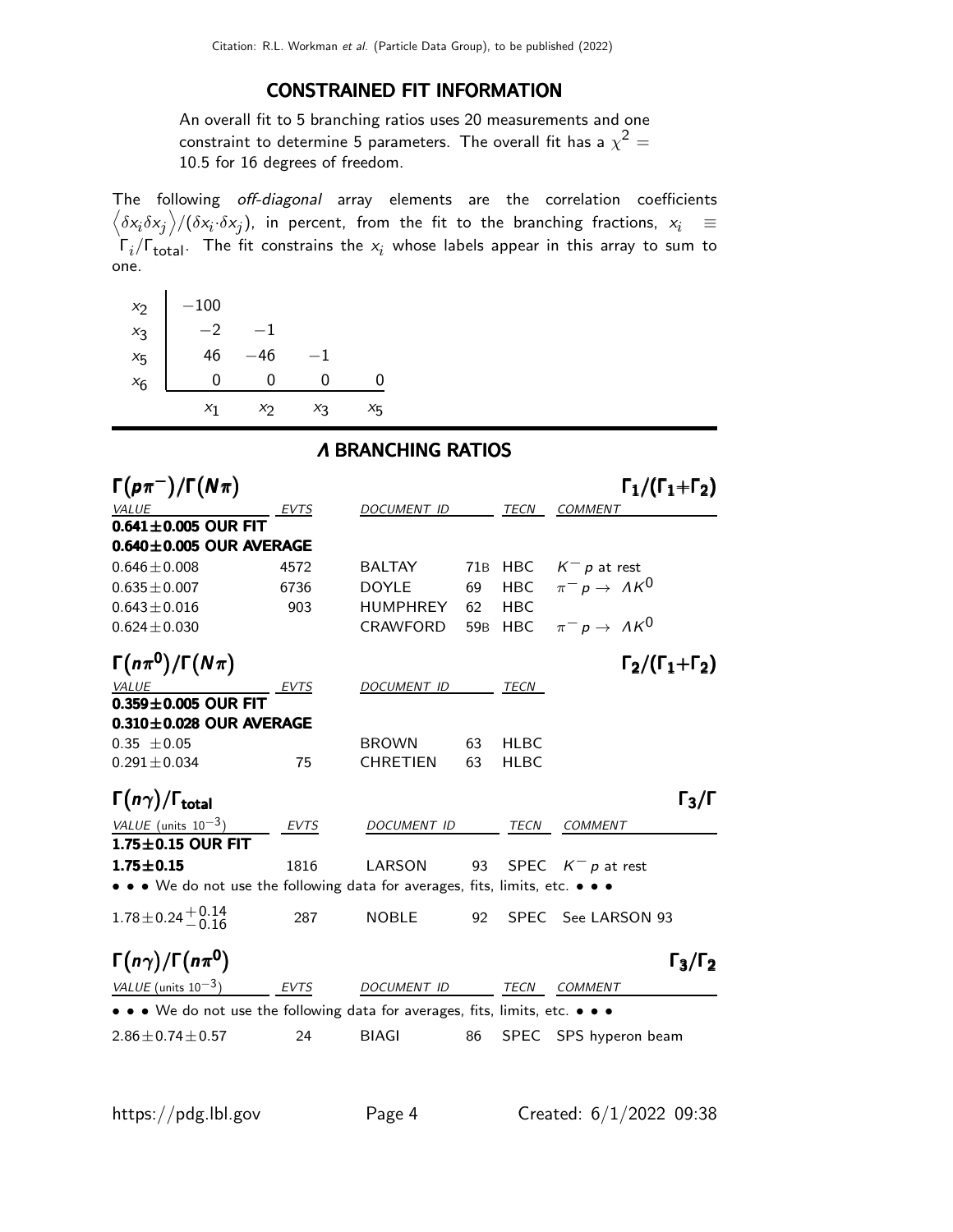| $\Gamma(p\pi^{-}\gamma)/\Gamma(p\pi^{-})$                                                                                                                                                                |                |                                                                                                                        |          |                          |                                              | $\Gamma_4/\Gamma_1$            |
|----------------------------------------------------------------------------------------------------------------------------------------------------------------------------------------------------------|----------------|------------------------------------------------------------------------------------------------------------------------|----------|--------------------------|----------------------------------------------|--------------------------------|
| $VALUE$ (units $10^{-3}$ ) EVTS                                                                                                                                                                          |                | DOCUMENT ID                                                                                                            |          | TECN                     | COMMENT                                      |                                |
| $1.32 \pm 0.22$                                                                                                                                                                                          | 72             | <b>BAGGETT</b>                                                                                                         |          | 72C HBC                  | $\pi^-$ < 95 MeV/c                           |                                |
| $\Gamma(p e^- \overline{\nu}_e)/\Gamma(p \pi^-)$                                                                                                                                                         |                |                                                                                                                        |          |                          |                                              | $\Gamma_5/\Gamma_1$            |
| $\frac{VALUE \text{ (units 10}^{-3})}{1.301 \pm 0.019 \text{ OUR FIT}}$ EVTS                                                                                                                             |                | DOCUMENT ID                                                                                                            |          | <b>TECN</b>              | <b>COMMENT</b>                               |                                |
|                                                                                                                                                                                                          |                |                                                                                                                        |          |                          |                                              |                                |
| $1.301 \pm 0.019$ OUR AVERAGE                                                                                                                                                                            |                |                                                                                                                        |          |                          |                                              |                                |
| $1.335 \pm 0.056$                                                                                                                                                                                        | 7111           | <b>BOURQUIN</b>                                                                                                        | 83       | SPEC                     | SPS hyperon beam                             |                                |
| $1.313 \pm 0.024$                                                                                                                                                                                        | 10k            | <b>WISE</b>                                                                                                            | 80       | <b>SPEC</b>              |                                              |                                |
| $1.23 \pm 0.11$                                                                                                                                                                                          | 544            | <b>LINDQUIST</b>                                                                                                       | 77       |                          | SPEC $\pi^- p \to K^0 \Lambda$               |                                |
| $1.27 \pm 0.07$                                                                                                                                                                                          | 1089           | <b>KATZ</b>                                                                                                            | 73       | <b>HBC</b>               |                                              |                                |
| $1.31 \pm 0.06$                                                                                                                                                                                          | 1078           | ALTHOFF<br>$1$ CANTER                                                                                                  | 71       | <b>OSPK</b>              |                                              |                                |
| $1.17 \pm 0.13$                                                                                                                                                                                          | 86<br>143      | <sup>2</sup> MALONEY                                                                                                   | 71<br>69 | <b>HBC</b><br><b>HBC</b> | $K^- p$ at rest                              |                                |
| $1.20 \pm 0.12$<br>$1.17 \pm 0.18$                                                                                                                                                                       | 120            | $2$ BAGLIN                                                                                                             | 64       | <b>FBC</b>               |                                              |                                |
| $1.23 \pm 0.20$                                                                                                                                                                                          | 150            | $2$ FIY                                                                                                                | 63       | <b>FBC</b>               | $K^-$ freon 1.45 GeV/c                       |                                |
| • • We do not use the following data for averages, fits, limits, etc. • • •                                                                                                                              |                |                                                                                                                        |          |                          |                                              |                                |
| $1.32 \pm 0.15$                                                                                                                                                                                          | 218            | $1$ LINDQUIST                                                                                                          | 71       |                          | OSPK See LINDQUIST 77                        |                                |
| $^1$ Changed by us from $\Gamma (p \, e^- \overline{\nu}_{\rho})/\Gamma (N \pi)$ assuming the authors used $\Gamma (\Lambda \rightarrow$                                                                 |                |                                                                                                                        |          |                          |                                              |                                |
| $p\pi^{-}$ )/ $\Gamma$ (total) = 2/3.<br>$^2$ Changed by us from $\Gamma(\rho e^-\overline{\nu}_e)/\Gamma(N\pi)$ because $\Gamma(\rho e^-\nu)/\Gamma(\rho\pi^-)$ is the directly mea-<br>sured quantity. |                |                                                                                                                        |          |                          |                                              |                                |
| $\Gamma(\rho\mu^-\overline{\nu}_\mu)/\Gamma_{\rm total}$                                                                                                                                                 |                |                                                                                                                        |          |                          |                                              | $\Gamma_6/\Gamma$              |
| VALUE (units $10^{-4}$ )                                                                                                                                                                                 | EVTS           | DOCUMENT ID                                                                                                            |          |                          | TECN COMMENT                                 |                                |
| $1.48 \pm 0.21 \pm 0.08$                                                                                                                                                                                 | 64             | $1$ ABLIKIM                                                                                                            |          |                          | 21AG BES3 $J/\psi \rightarrow A\overline{A}$ |                                |
| $^1$ ABLIKIM 21AG use $\overline{\Lambda} \rightarrow \overline{\rho}\pi^+$ decay mode as the double tag identifier and thus as<br>indirect normalization.                                               |                |                                                                                                                        |          |                          |                                              |                                |
| $\Gamma(p\mu^-\overline{\nu}_\mu)/\Gamma(N\pi)$                                                                                                                                                          |                |                                                                                                                        |          |                          |                                              | $\Gamma_6/(\Gamma_1+\Gamma_2)$ |
| VALUE (units $10^{-4}$ )                                                                                                                                                                                 | EVTS           | <i>DOCUMENT ID</i>                                                                                                     |          | TECN                     | <b>COMMENT</b>                               |                                |
| $1.57 \pm 0.35$ OUR FIT<br>1.57±0.35 OUR AVERAGE                                                                                                                                                         |                |                                                                                                                        |          |                          |                                              |                                |
| $1.4 \pm 0.5$                                                                                                                                                                                            | 14             | BAGGETT 72B HBC $K^- p$ at rest                                                                                        |          |                          |                                              |                                |
| 2.4 $\pm 0.8$                                                                                                                                                                                            | 9              | CANTER                                                                                                                 |          |                          | 71B HBC $K^- p$ at rest                      |                                |
| 1.3 $\pm$ 0.7                                                                                                                                                                                            | 3              | <b>LIND</b>                                                                                                            | 64       | <b>RVUE</b>              |                                              |                                |
| $1.5\ \pm1.2$                                                                                                                                                                                            | $\overline{2}$ | <b>RONNE</b>                                                                                                           | 64       | <b>FBC</b>               |                                              |                                |
|                                                                                                                                                                                                          |                | $-$ Lepton (L) and/or Baryon (B) number violating decay modes                                                          |          |                          |                                              |                                |
| $\Gamma(\pi^+e^-)/\Gamma_{\rm total}$                                                                                                                                                                    |                |                                                                                                                        |          |                          |                                              | $\Gamma_7/\Gamma$              |
|                                                                                                                                                                                                          |                |                                                                                                                        |          |                          |                                              |                                |
| VALUE $\frac{CL\%}{50 \times 10^{-7}}$ $\frac{CL\%}{90}$ $\frac{DOCUMENT \quad ID}{1 \text{ MCCRACKEN} \quad 15 \quad CLAS}$ $\gamma p \rightarrow K^+ \Lambda$                                          |                |                                                                                                                        |          |                          |                                              |                                |
|                                                                                                                                                                                                          |                |                                                                                                                        |          |                          |                                              |                                |
|                                                                                                                                                                                                          |                |                                                                                                                        |          |                          |                                              |                                |
| <sup>1</sup> Uses B( $\Lambda \rightarrow p\pi^-$ ) = (63.9 ± 0.5)% for normalization mode.                                                                                                              |                |                                                                                                                        |          |                          |                                              |                                |
| $\Gamma(\pi^+\mu^-)/\Gamma_{\rm total}$                                                                                                                                                                  |                |                                                                                                                        |          |                          |                                              | $\Gamma_8/\Gamma$              |
|                                                                                                                                                                                                          |                |                                                                                                                        |          |                          |                                              |                                |
| $\frac{VALUE}{< 6 \times 10^{-7}}$                                                                                                                                                                       |                |                                                                                                                        |          |                          |                                              |                                |
| <sup>1</sup> Uses B( $\Lambda \rightarrow p\pi^-$ ) = (63.9 ± 0.5)% for normalization mode.                                                                                                              |                | $\frac{CL\%}{90}$ $\frac{DOCUMENT ID}{1 MCCRACKEN 15}$ $\frac{TECN}{CLAS}$ $\frac{COMMENT}{\gamma p \rightarrow K^+A}$ |          |                          |                                              |                                |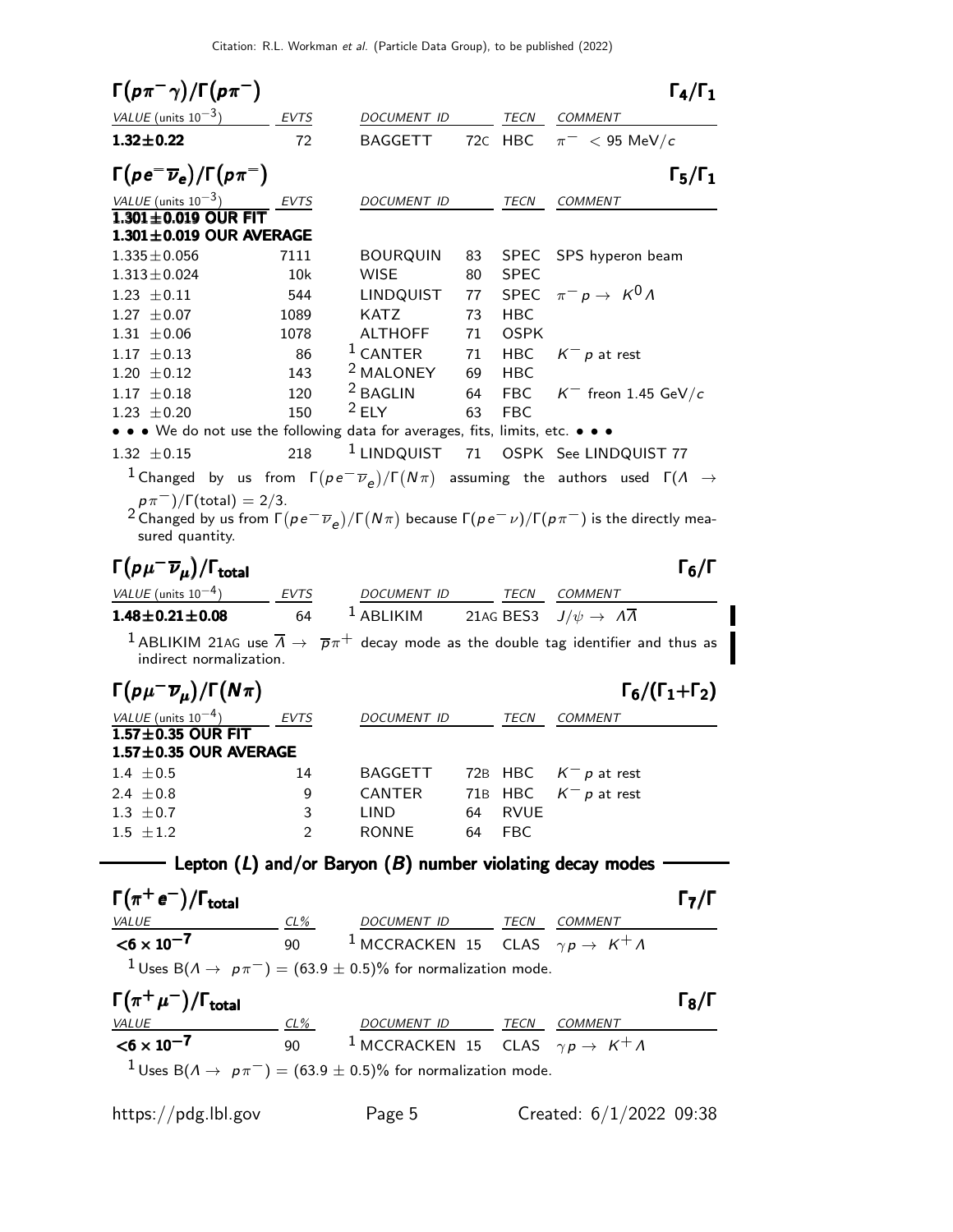| $\Gamma(\pi^- e^+) / \Gamma_{\text{total}}$       |        |                                                                                                                                                                                                             |                | $\Gamma_9/\Gamma$    |
|---------------------------------------------------|--------|-------------------------------------------------------------------------------------------------------------------------------------------------------------------------------------------------------------|----------------|----------------------|
|                                                   |        |                                                                                                                                                                                                             |                |                      |
|                                                   |        | VALUE $\frac{CL\%}{90}$ 1 MCCRACKEN 15 CLAS $\gamma p \rightarrow K^+ \Lambda$                                                                                                                              |                |                      |
|                                                   |        | $1$ Uses B( $A \rightarrow p\pi^-$ ) = (63.9 $\pm$ 0.5)% for normalization mode.                                                                                                                            |                |                      |
| $\Gamma(\pi^{-}\mu^{+})/\Gamma_{\text{total}}$    |        |                                                                                                                                                                                                             |                | $\Gamma_{10}/\Gamma$ |
|                                                   |        | VALUE $\underbrace{C1\%}_{00}$ $\underbrace{DOCUMENT \quad ID}_{1 \text{ MCCRACKEN} \quad 15}$ $\underbrace{TECN}_{CIMMENT}$ $\underbrace{COMMENT}_{N+10}$                                                  |                |                      |
|                                                   |        |                                                                                                                                                                                                             |                |                      |
|                                                   |        | <sup>1</sup> Uses B( $\Lambda \rightarrow p\pi^-$ ) = (63.9 ± 0.5)% for normalization mode.                                                                                                                 |                |                      |
| $\Gamma(K^+e^-)/\Gamma_{\rm total}$               |        |                                                                                                                                                                                                             |                | $\Gamma_{11}/\Gamma$ |
|                                                   |        | $\frac{VALUE}{2 \times 10^{-6}}$ $\frac{CL\%}{90}$ $\frac{DOCUMENTID}{NCCRACKEN}$ $\frac{TECN}{15}$ $\frac{COMMENT}{CLAS}$ $\gamma p \rightarrow K^+ \Lambda$                                               |                |                      |
|                                                   |        |                                                                                                                                                                                                             |                |                      |
|                                                   |        | <sup>1</sup> Uses B( $\Lambda \rightarrow p\pi^-$ ) = (63.9 $\pm$ 0.5)% for normalization mode.                                                                                                             |                |                      |
| $\Gamma(K^+\mu^-)/\Gamma_{\rm total}$             |        |                                                                                                                                                                                                             |                | $\Gamma_{12}/\Gamma$ |
|                                                   |        | VALUE CL% DOCUMENT ID TECN COMMENT                                                                                                                                                                          |                |                      |
| ${<}3 \times 10^{-6}$                             |        | 90 $^{-1}$ MCCRACKEN 15 CLAS $\gamma p \rightarrow \ K^{+} \Lambda$                                                                                                                                         |                |                      |
|                                                   |        | <sup>1</sup> Uses B( $\Lambda \rightarrow$ $p\pi$ <sup>-</sup> ) = (63.9 $\pm$ 0.5)% for normalization mode.                                                                                                |                |                      |
| $\Gamma(K^-e^+)/\Gamma_{\text{total}}$            |        |                                                                                                                                                                                                             |                | $\Gamma_{13}/\Gamma$ |
|                                                   |        | VALUE $\underbrace{C2 \times 10^{-6}}$ $\underbrace{C1\%}_{90}$ $\underbrace{DOCUMENT \quad ID}{1 \text{ MCCRACKEN} \quad 15}$ $\underbrace{TECN}{CLAS}$ $\underbrace{COMMENT}{\gamma p \rightarrow K^+ A}$ |                |                      |
|                                                   |        |                                                                                                                                                                                                             |                |                      |
|                                                   |        | $1$ Uses B( $\Lambda \rightarrow$ $p\pi^-)=(63.9\pm0.5)\%$ for normalization mode.                                                                                                                          |                |                      |
| $\Gamma(K^-\mu^+)/\Gamma_{\rm total}$             |        |                                                                                                                                                                                                             |                | $\Gamma_{14}/\Gamma$ |
| <u>VALUE</u>                                      |        | $\frac{CL\%}{90}$ $\frac{DOCUMENT ID}{1}$ $\frac{TECN}{CLAS}$ $\frac{COMMENT}{\gamma p \rightarrow K^+A}$                                                                                                   |                |                      |
| $<$ 3 $\times$ 10 <sup>-6</sup>                   |        |                                                                                                                                                                                                             |                |                      |
|                                                   |        | <sup>1</sup> Uses B( $\Lambda \rightarrow p\pi^-$ ) = (63.9 $\pm$ 0.5)% for normalization mode.                                                                                                             |                |                      |
| $\Gamma(K_S^0 \nu)/\Gamma_{\rm total}$            |        |                                                                                                                                                                                                             |                | $\Gamma_{15}/\Gamma$ |
| <i>VALUE</i>                                      | $CL\%$ | <b>DOCUMENT ID</b>                                                                                                                                                                                          | TECN COMMENT   |                      |
| $<$ 2 $\times$ 10 <sup>-5</sup><br>$\sim$ 90      |        | <sup>1</sup> MCCRACKEN 15 CLAS $\gamma p \to K^+ \Lambda$                                                                                                                                                   |                |                      |
|                                                   |        | <sup>1</sup> Uses B( $\Lambda \rightarrow p\pi^-$ ) = (63.9 $\pm$ 0.5)% for normalization mode.                                                                                                             |                |                      |
| $\Gamma(\overline{\rho}\pi^+)/\Gamma_{\rm total}$ |        |                                                                                                                                                                                                             |                | $\Gamma_{16}/\Gamma$ |
| <b>VALUE</b>                                      | CL%    | DOCUMENT ID TECN                                                                                                                                                                                            | <b>COMMENT</b> |                      |
| $<$ 9 $\times$ 10 <sup>-7</sup>                   | 90     | $^{-1}$ MCCRACKEN 15 CLAS $\gamma p \to \ K^+ \Lambda$                                                                                                                                                      |                |                      |
|                                                   |        | $1$ Uses B( $\Lambda \rightarrow$ $\mu \pi^-$ ) = (63.9 $\pm$ 0.5)% for normalization mode.                                                                                                                 |                |                      |
|                                                   |        |                                                                                                                                                                                                             |                |                      |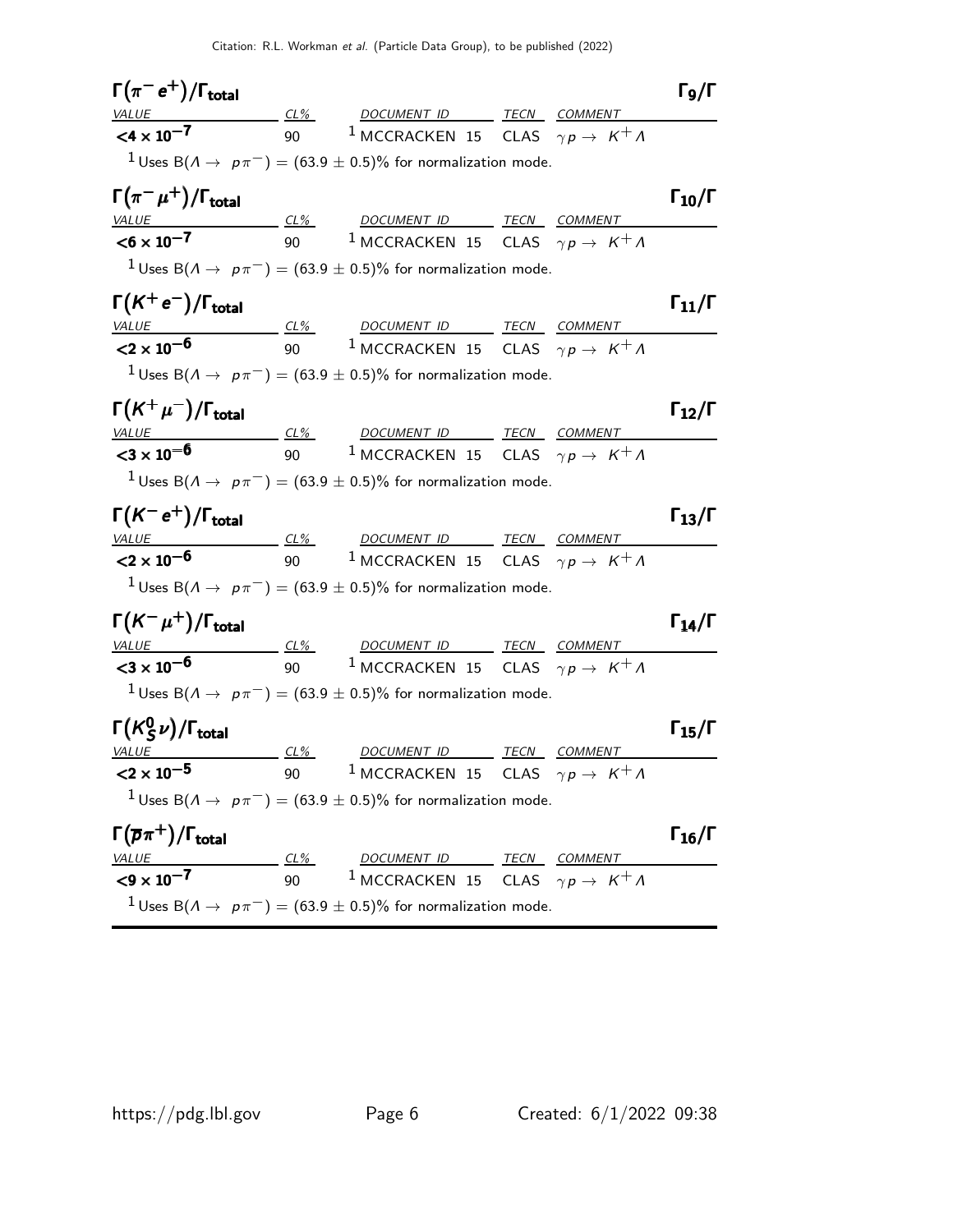#### Λ CP-violating decay-rate asymmetries

This is the difference between  $\Lambda$  and  $\overline{\Lambda}$  decay rates to state f and  $\overline{f}$  divided by the sum of the rates:

 $A_{CP}(f) = [(B(\Lambda \rightarrow f)) - (B(\overline{\Lambda} \rightarrow \overline{f}))]/Sum.$ 

| $A_{CP}(\rho\mu^{-}\overline{\nu}_{\mu})$ in $\Lambda \to \rho\mu^{-}\overline{\nu}_{\mu}$ , $\overline{\Lambda} \to \overline{\rho}\mu^{+}\nu_{\mu}$ |                    |      |                                   |  |  |  |
|-------------------------------------------------------------------------------------------------------------------------------------------------------|--------------------|------|-----------------------------------|--|--|--|
| <i>VALUE</i>                                                                                                                                          | <i>DOCUMENT ID</i> | TECN | <i>COMMENT</i>                    |  |  |  |
| $0.02 \pm 0.14 \pm 0.02$                                                                                                                              | ABLIKIM            |      | 21AG BES3 $J/\psi \rightarrow AA$ |  |  |  |

#### Λ DECAY PARAMETERS

See the "Note on Baryon Decay Parameters" in the neutron Listings. Some early results have been omitted.

# $\alpha_-$  FOR  $\Lambda \to p \pi^-$

| VALUE                                                                         | <b>EVTS</b> | <b>DOCUMENT ID</b> |    | TECN        | <b>COMMENT</b>                          |
|-------------------------------------------------------------------------------|-------------|--------------------|----|-------------|-----------------------------------------|
| 0.732±0.014 OUR AVERAGE Error includes scale factor of 2.3.                   |             |                    |    |             |                                         |
| $0.750 \pm 0.009 \pm 0.004$                                                   | 420k        | ABLIKIM            |    |             | 19BJ BES3 $J/\psi$ to $\Lambda\Lambda$  |
| $0.721 + 0.006 + 0.005$                                                       |             | $1$ IRELAND        |    |             | 19 CLAS K production                    |
| • • • We do not use the following data for averages, fits, limits, etc. • • • |             |                    |    |             |                                         |
| $0.74^{+0.04}_{-0.03}$                                                        |             | AAIJ               |    |             | 200 LHCB $\Lambda_b \to J/\psi \Lambda$ |
| $0.584 + 0.046$                                                               | 8500        | <b>ASTBURY</b>     | 75 | <b>SPFC</b> |                                         |
| $0.649 + 0.023$                                                               | 10325       | <b>CLELAND</b>     | 72 | <b>OSPK</b> |                                         |
| $0.67 + 0.06$                                                                 | 3520        | <b>DAUBER</b>      | 69 |             | HBC From $\Xi$ decay                    |
| $0.645 \pm 0.017$                                                             | 10130       | <b>OVERSETH</b>    | 67 |             | OSPK A from $\pi^- p$                   |
| $0.62 \pm 0.07$                                                               | 1156        | <b>CRONIN</b>      | 63 |             | CNTR A from $\pi^- p$                   |

 $1$  This is a new analysis based on existing kaon photoproduction data of the CLAS collaboration and using spin algebra constraints.

# $\alpha_+$  FOR  $\overline{\Lambda} \rightarrow \overline{p}\pi^+$

| EVTS                                           |                    |    | TECN        | <b>COMMENT</b>                                                                                                                                               |
|------------------------------------------------|--------------------|----|-------------|--------------------------------------------------------------------------------------------------------------------------------------------------------------|
| 420k                                           | ABLIKIM            |    |             | $J/\psi$ to $\Lambda\Lambda$                                                                                                                                 |
|                                                |                    |    |             |                                                                                                                                                              |
| $-0.755 \pm 0.083 \pm 0.063 \approx 8.7$ k     | <b>ABLIKIM</b>     |    | <b>BES</b>  | $J/\psi \rightarrow \Lambda \overline{\Lambda}$                                                                                                              |
| 770                                            | <b>TIXIER</b>      |    |             | DM2 $J/\psi \rightarrow \Lambda \overline{\Lambda}$                                                                                                          |
| EVTS                                           | DOCUMENT ID        |    | TECN        | <b>COMMENT</b>                                                                                                                                               |
| 47k                                            | ABLIKIM            |    |             |                                                                                                                                                              |
| $\phi$ ANGLE FOR $\Lambda \rightarrow p \pi^-$ |                    |    |             | (tan $\phi = \beta / \gamma$ )                                                                                                                               |
| EVTS                                           | <b>DOCUMENT ID</b> |    | <b>TECN</b> | <b>COMMENT</b>                                                                                                                                               |
| $-$ 6.5 $\pm$ 3.5 OUR AVERAGE                  |                    |    |             |                                                                                                                                                              |
| 10325                                          | <b>CLELAND</b>     | 72 |             | OSPK $\Lambda$ from $\pi^- p$                                                                                                                                |
| 10130                                          | <b>OVERSETH</b>    | 67 |             | OSPK $\Lambda$ from $\pi^- p$                                                                                                                                |
| 1156                                           | <b>CRONIN</b>      | 63 |             | OSPK A from $\pi^- p$                                                                                                                                        |
|                                                |                    |    | DOCUMENT ID | 19BJ BES3<br>• • • We do not use the following data for averages, fits, limits, etc. • • •<br>10<br>88<br>19BJ BES3 $J/\psi$ to $\Lambda \overline{\Lambda}$ |

I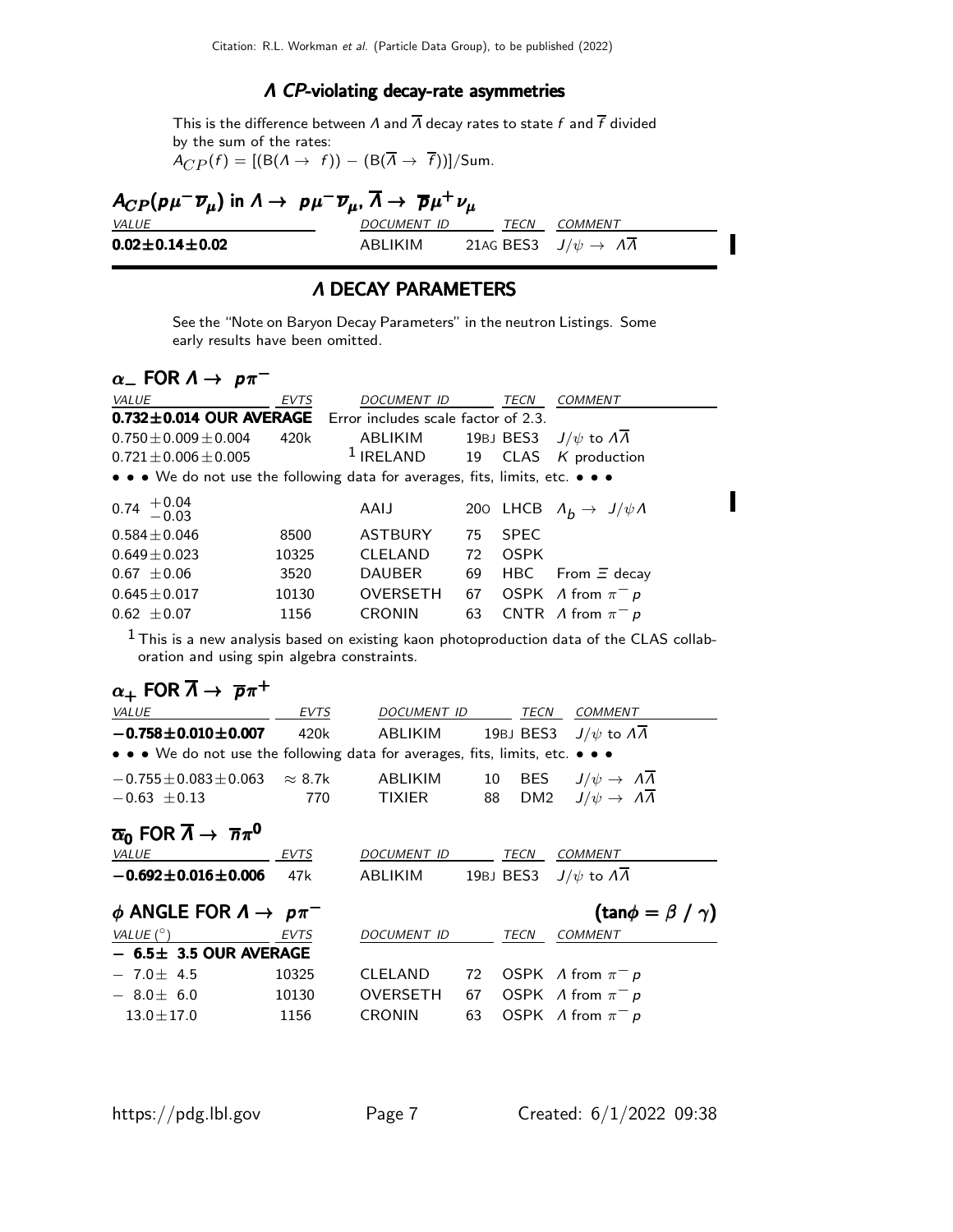| $\alpha_0 / \alpha_- = \alpha(\Lambda \to n\pi^0) / \alpha(\Lambda \to p\pi^-)$                                                      |                 |                          |    |             |                                                                                                                          |
|--------------------------------------------------------------------------------------------------------------------------------------|-----------------|--------------------------|----|-------------|--------------------------------------------------------------------------------------------------------------------------|
| VALUE                                                                                                                                | EVTS            | DOCUMENT ID              |    | TECN        | COMMENT                                                                                                                  |
| 1.01 $\pm$ 0.07 OUR AVERAGE                                                                                                          |                 |                          |    |             |                                                                                                                          |
| $1.000 \pm 0.068$                                                                                                                    | 4760            | $1$ OLSEN                |    |             | 70 OSPK $\pi^+ n \to \Lambda K^+$                                                                                        |
| $1.10 \pm 0.27$                                                                                                                      |                 | <b>CORK</b>              | 60 | <b>CNTR</b> |                                                                                                                          |
| $1$ OLSEN 70 compares proton and neutron distributions from $\Lambda$ decay.                                                         |                 |                          |    |             |                                                                                                                          |
| $\overline{\alpha}_0 / \alpha_+$ in $\overline{\Lambda} \to \overline{n}\pi^0$ , $\overline{\Lambda} \to \overline{p}\pi^+$          |                 |                          |    |             |                                                                                                                          |
| VALUE<br><b>EVTS</b>                                                                                                                 |                 | DOCUMENT ID TECN COMMENT |    |             |                                                                                                                          |
| $0.913 \pm 0.028 \pm 0.012$                                                                                                          | 47k             | ABLIKIM                  |    |             | 19BJ BES3 $J/\psi$ to $\Lambda \overline{\Lambda}$                                                                       |
| $(\alpha + \overline{\alpha})/(\alpha - \overline{\alpha})$ in $\Lambda \to p\pi^{-}$ , $\overline{\Lambda} \to \overline{p}\pi^{+}$ |                 |                          |    |             |                                                                                                                          |
|                                                                                                                                      |                 |                          |    |             | Zero if CP is conserved; $\alpha_-$ and $\alpha_+$ are the asymmetry parameters for $\Lambda \rightarrow~\rho \pi^-$     |
|                                                                                                                                      |                 |                          |    |             | and $\overline{\Lambda} \to \overline{p} \pi^+$ decay. See also the $\Xi^-$ for a similar test involving the decay chain |
| $\Xi^ \rightarrow$ $\Lambda \pi^-$ , $\Lambda \rightarrow$ $p \pi^-$ and the corresponding antiparticle chain.                       |                 |                          |    |             |                                                                                                                          |
| VALUE                                                                                                                                | EVTS            |                          |    |             | DOCUMENT ID TECN COMMENT                                                                                                 |
| $-0.002 \pm 0.012$ OUR AVERAGE                                                                                                       |                 |                          |    |             |                                                                                                                          |
| $-0.006\!\pm\!0.012\!\pm\!0.007$                                                                                                     | 420k            | ABLIKIM                  |    |             | 19BJ BES3 $J/\psi$ to $\Lambda \overline{\Lambda}$                                                                       |
| $-0.081 \pm 0.055 \pm 0.059$                                                                                                         | $\approx 8.7$ k | ABLIKIM                  | 10 |             | BES $J/\psi \rightarrow A\overline{A}$                                                                                   |
| $+0.013 \pm 0.022$                                                                                                                   | 96k l           | BARNES                   |    | 96          | CNTR LEAR $\overline{p}p \rightarrow \overline{A}A$                                                                      |
| $+0.01 \pm 0.10$                                                                                                                     | 770             | <b>TIXIER</b>            |    | 88<br>DM2   | $J/\psi \rightarrow \Lambda \overline{\Lambda}$                                                                          |
| $-0.02 \pm 0.14$                                                                                                                     | 10k             | $^1$ CHAUVAT             | 85 |             | CNTR $pp, \overline{p}p$ ISR                                                                                             |
| • • • We do not use the following data for averages, fits, limits, etc. • • •                                                        |                 |                          |    |             |                                                                                                                          |
| $-0.07 \pm 0.09$                                                                                                                     | 4063            | <b>BARNES</b>            |    |             | 87 CNTR See BARNES 96                                                                                                    |
| <sup>1</sup> CHAUVAT 85 actually gives $\alpha_+(\overline{\Lambda})/\alpha_-(\Lambda) = -1.04 \pm 0.29$ . Assumes polarization is   |                 |                          |    |             |                                                                                                                          |
| fragmentation, are satisfied by the data.                                                                                            |                 |                          |    |             | same in $\overline{p}p \to \overline{A}X$ and $p p \to AX$ . Tests of this assumption, based on <i>C</i> -invariance and |
| $R =  G_E/G_M $ in $\Lambda \to p\pi^-$ , $\overline{\Lambda} \to \overline{p}\pi^+$                                                 |                 |                          |    |             |                                                                                                                          |
| VALUE                                                                                                                                |                 | DOCUMENT ID              |    | <b>TECN</b> | <b>COMMENT</b>                                                                                                           |

| VALUL                    | <i>D</i> UCUMLIVI ID | 74571 | <b>CUMMENT</b>                                                            |
|--------------------------|----------------------|-------|---------------------------------------------------------------------------|
| $0.96 \pm 0.14 \pm 0.02$ | $1$ ABLIKIM          |       | 19BF BES3 $e^+e^- \rightarrow \overline{A}A$ at $\sqrt{s} =$<br>2.396 GeV |
|                          |                      |       |                                                                           |

<sup>1</sup> Determined using the latest BES-III value on the asymmetry parameter  $\alpha = 0.750 \pm$ 0.010.

 $\ddot{\phantom{0}}$ 

$$
\Delta \Phi = \Phi_E - \Phi_M \text{ in } \Lambda \to p\pi^-, \overline{\Lambda} \to \overline{p}\pi^+
$$
  
\n
$$
\frac{\text{VALUE (degrees)}}{37 \pm 12 \pm 6}
$$
\n
$$
\frac{DOCUMENT \quad ID}{1 \text{ABLIKIM}} \quad \frac{TECN}{19BF \text{ BES3}} \quad \frac{COMMENT}{e^+ e^- \to \overline{\Lambda} \Lambda \text{ at } \sqrt{s}} =
$$
\n
$$
2.396 \text{ GeV}
$$

 $1$  Relative phase between GE and GM, determined using the latest BES-III value on the asymmetry parameter  $\alpha = 0.750 \pm 0.010$ .

# $g_A / g_V$  FOR  $\Lambda \rightarrow \ \rho e^- \overline{\nu}_e$

Measurements with fewer than 500 events have been omitted. Where necessary, signs have been changed to agree with our conventions, which are given in the "Note on Baryon Decay Parameters" in the neutron Listings. The measurements all assume that the form factor  $g_2 = 0$ . See also the footnote on DWORKIN 90.

| VALUE                          | <b>EVTS</b> | <b>DOCUMENT ID</b>   |    | TECN | COMMENT                        |
|--------------------------------|-------------|----------------------|----|------|--------------------------------|
| $-0.718 \pm 0.015$ OUR AVERAGE |             |                      |    |      |                                |
| $-0.719 \pm 0.016 \pm 0.012$   | 37k         | <sup>1</sup> DWORKIN |    |      | 90 SPEC $ev$ angular corr.     |
| $-0.70 \pm 0.03$               | 7111        | <b>BOURQUIN</b>      | 83 |      | SPEC $\Xi \rightarrow A\pi^-$  |
| $-0.734 \pm 0.031$             | 10k         | <sup>2</sup> WISE    |    |      | 81 SPEC $e\nu$ angular correl. |
|                                |             |                      |    |      |                                |
| https://pdg.lbl.gov            |             | Page 8               |    |      | Created: 6/1/2022 09:38        |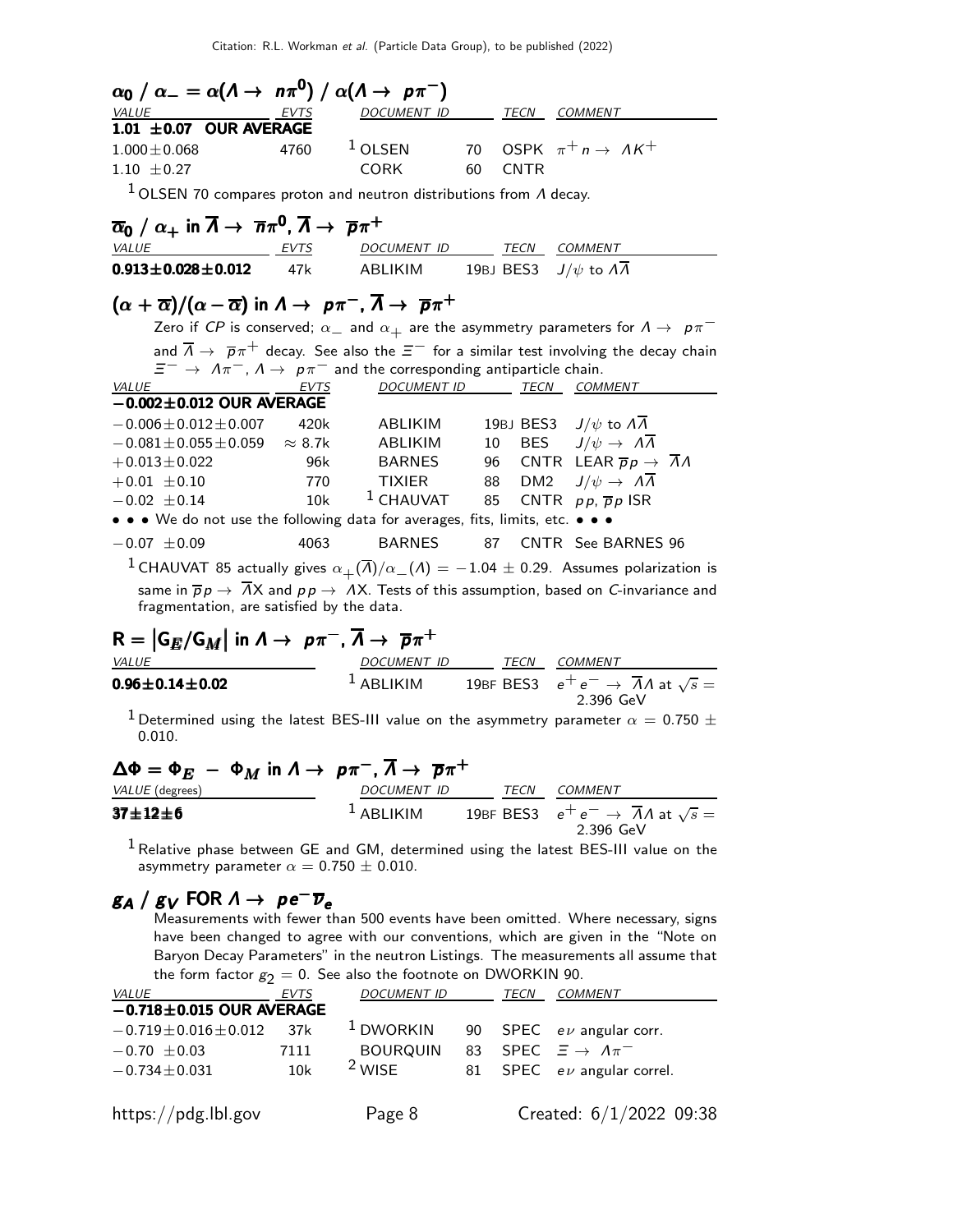- • We do not use the following data for averages, fits, limits, etc. • •
- −0.63 ±0.06 817 ALTHOFF 73 OSPK Polarized Λ
	- <sup>1</sup> The tabulated result assumes the weak-magnetism coupling  $w = g_w(0)/g_v(0)$  to be 0.97, as given by the CVC hypothesis and as assumed by the other listed measurements. However, DWORKIN 90 *measures w* to be 0.15  $\pm$  0.30, and then  $g_A/g_V = -0.731 \pm 0.005$ 0.016.

<sup>2</sup> This experiment measures only the absolute value of  $g_A/g_V$ .

#### Λ REFERENCES

We have omitted some papers that have been superseded by later experiments. See our earlier editions.

| ABLIKIM          |                 | 21AG PRL 127 121802             | M. Ablikim et al.                   | (BESIII Collab.)          |
|------------------|-----------------|---------------------------------|-------------------------------------|---------------------------|
| AAIJ             | 20O             | JHEP 2006 110                   | R. Aaij <i>et al.</i>               | (LHCb Collab.)            |
| ABLIKIM          |                 | 19BF PRL 123 122003             | M. Ablikim <i>et al.</i>            | (BESIII Collab.)          |
| ABLIKIM          | 19BJ            | NATP 15 631                     | M. Ablikim et al.                   | (BESIII Collab.)          |
| <b>IRELAND</b>   | 19              | PRL 123 182301                  | D.G. Ireland et al.                 | $(GLAS, GWU, JULI+)$      |
| MCCRACKEN        | 15              | PR D92 072002                   | M.E. McCracken et al.               | (JLab CLAS Collab.)       |
| ABLIKIM          | 10              | PR D81 012003                   | M. Ablikim et al.                   | (BES Collab.)             |
| <b>BARNES</b>    | 96              | PR C54 1877                     | P.D. Barnes et al.                  | (CERN PS-185 Collab.)     |
| RYBICKI          | 96              | APP B27 2155                    | K. Rybicki                          |                           |
| <b>HARTOUNI</b>  | 94              | PRL 72 1322                     | E.P. Hartouni et al.                | (BNL E766 Collab.)        |
| Also             |                 | PRL 72 2821 (erratum)           | E.P. Hartouni et al.                | (BNL E766 Collab.)        |
| LARSON           | 93              | PR D47 799                      | K.D. Larson et al.                  | $(BNL-811$ Collab.)       |
| <b>NOBLE</b>     | 92              | PRL 69 414                      | A.J. Noble et al.                   | $(BIRM, BOST, BRCO+)$     |
| <b>DWORKIN</b>   | 90              | PR D41 780                      | J. Dworkin et al.                   | $(MICH, WISC, RUTG+)$     |
| TIXIER           | 88              | PL B212 523                     | M.H. Tixier et al.                  | (DM2 Collab.)             |
| <b>BARNES</b>    | 87              | PL B199 147                     | P.D. Barnes et al.                  | (CMU, SACL, LANL+)        |
| <b>BIAGI</b>     | 86              | ZPHY C30 201                    | S.F. Biagi et al.                   | $(BRIS, CERN, GEVA+)$     |
| CHAUVAT          | 85              | PL 163B 273                     | P. Chauvat et al.                   | (CERN, CLER, UCLA+)       |
| <b>BOURQUIN</b>  | 83              | ZPHY C21 1                      | M.H. Bourquin et al.                | (BRIS, GEVA, HEIDP+)      |
| COX              | 81              | PRL 46 877                      | P.T. Cox et al.                     | (MICH, WISC, RUTG, MINN+) |
| PONDROM          | 81              | PR D23 814                      | L. Pondrom et al.                   | (WISC, MICH, $RUTG+$ )    |
| WISE             | 81              | PL 98B 123                      | J.E. Wise et al.                    | (MASA, BNL)               |
| WISE             | 80              | PL 91B 165                      | J.E. Wise et al.                    | (MASA, BNL)               |
| SCHACHIN         | 78              | PRL 41 1348                     | L. Schachinger et al.               | (MICH, RUTG, WISC)        |
| <b>HELLER</b>    | 77              | PL 68B 480                      | K. Heller et al.                    | (MICH, WISC, HEIDH)       |
| LINDQUIST        | 77              | PR D <sub>16</sub> 2104         | J. Lindquist et al.                 | (EFI, OSU, ANL)           |
| Also             |                 | JP G2 L211                      | J. Lindquist <i>et al.</i>          | (EFI, WUSL, OSU+)         |
| ZECH             | 77              | NP B124 413                     | G. Zech et al.                      | (SIEG, CERN, DORT, HEIDH) |
| <b>BUNCE</b>     | 76              | PRL 36 1113                     | G.R.M. Bunce et al.                 | (WISC, MICH, RUTG)        |
| <b>ASTBURY</b>   | 75              | NP B99 30                       | P. Astbury et al.                   | $(LOIC, CERN, ETH+)$      |
| CLAYTON          | 75              | NP B95 130                      | E.F. Clayton et al.                 | (LOIC, RHEL)              |
| <b>ALTHOFF</b>   | 73              | PL 43B 237                      | K.H. Althoff et al.                 | (CERN, HEID)              |
| <b>ALTHOFF</b>   | 73B             | NP B66 29                       | K.H. Althoff et al.                 | (CERN, HEID)              |
| KATZ             | 73              | Thesis MDDP-TR-74-044 C.N. Katz |                                     | (UMD)                     |
| POULARD          | 73              | PL 46B 135                      | G. Poulard, A. Givernaud, A.C. Borg | (SACL)                    |
| BAGGETT          | 72B             | ZPHY 252 362                    | M.J. Baggett et al.                 | (HEID)                    |
| <b>BAGGETT</b>   | 72C             | PL 42B 379                      | M.J. Baggett et al.                 | (HEID)                    |
| CLELAND          | 72              | NP B40 221                      | W.E. Cleland et al.                 | (CERN, GEVA, LUND)        |
| <b>HYMAN</b>     | 72              | PR D5 1063                      | L.G. Hyman et al.                   | (ANL, CMU)                |
| <b>ALTHOFF</b>   | 71              | PL 37B 531                      | K.H. Althoff et al.                 | (CERN, HEID)              |
| BALTAY           | 71B             | PR D4 670                       | C. Baltay <i>et al.</i>             | (COLU, BING)              |
| BARONI           | 71              | LNC 2 1256                      | G. Baroni, S. Petrera, G. Romano    | (ROMA)                    |
| CANTER           | 71              | PRL 26 868                      | J. Canter et al.                    | (STON, COLU)              |
| CANTER           | 71 <sub>B</sub> | PRL 27 59                       | J. Canter et al.                    | (STON, COLU)              |
| DAHL-JENSEN 71   |                 | <b>NC 3A 1</b>                  | E. Dahl-Jensen et al.               | (CERN, ANKA, LAUS+)       |
| <b>LINDQUIST</b> | 71              | PRL 27 612                      | J. Lindquist et al.                 | (EFI, WUSL, OSU+)         |
| OLSEN            | 70              | PRL 24 843                      | S.L. Olsen et al.                   | (WISC, MICH)              |
| <b>DAUBER</b>    | 69              | PR 179 1262                     | P.M. Dauber et al.                  | (LRL)                     |
| <b>DOYLE</b>     | 69              | Thesis UCRL 18139               | J.C. Doyle                          | (LRL)                     |
| MALONEY          | 69              | PRL 23 425                      | J.E. Maloney, B. Sechi-Zorn         | (UMD)                     |
| GRIMM            | 68              | NC 54A 187                      | H.J. Grimm                          | (HEID)                    |
| <b>HEPP</b>      | 68              | ZPHY 214 71                     | V. Hepp, H. Schleich                | (HEID)                    |